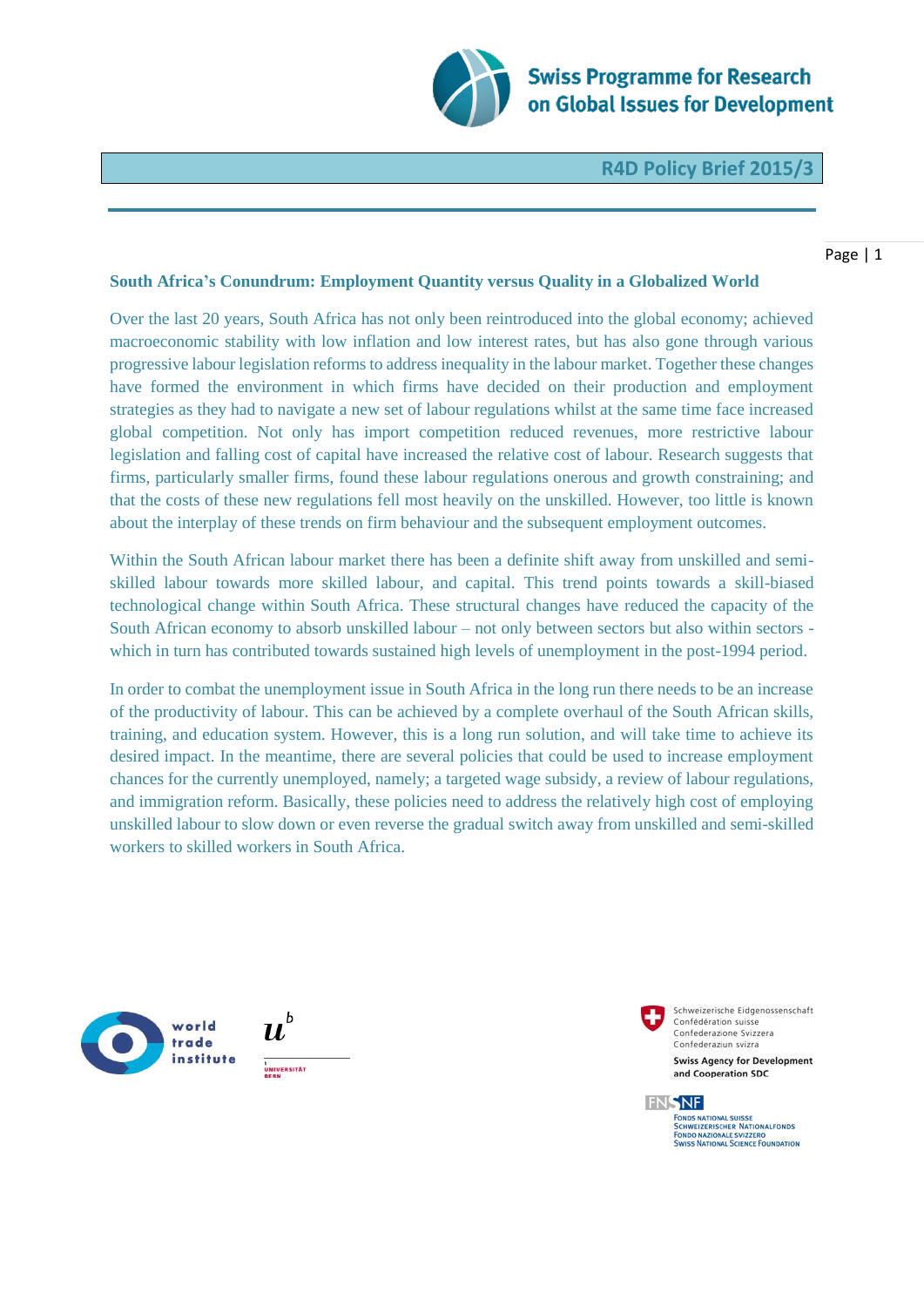



## **Graph 1: Employment and the South African working aged population. 1994-2012**

Source: Post-Apartheid Labour Market Series (Kerr et al, 2013); Note: working age population, employment and unemployment are measured in 1000s on the right-hand axis; employment/ working age population ratio and unemployment rate are measured in percentage on the left-had axis.

In order to make more conclusive policy recommendations, especially surrounding firms and their strategies to productivity and employment, more rigorous research is required. The effects of firm outcomes on the quantity and quality of employment are equally likely to differ across sectors and skill levels. It is for that reason that any discussion trying to align labour market reform and economic growth policy needs to be based on a thorough understanding of such firm and employment dynamics.

This research received financial support from the **Swiss Agency for Development and Cooperation** and the **Swiss National Science Foundation** under the **Swiss Programme for Research on Global Issues for Development**. The project *"Employment Effects of Different Development Policy Instruments"* is based at the World Trade Institute of the University of Bern, Switzerland.









FONDS NATIONAL SUISSE<br>SCHWEIZERISCHER NATIONALFONDS FONDO NAZIONALE SVIZZERO<br>SWISS NATIONAL SCIENCE FOUNDATION